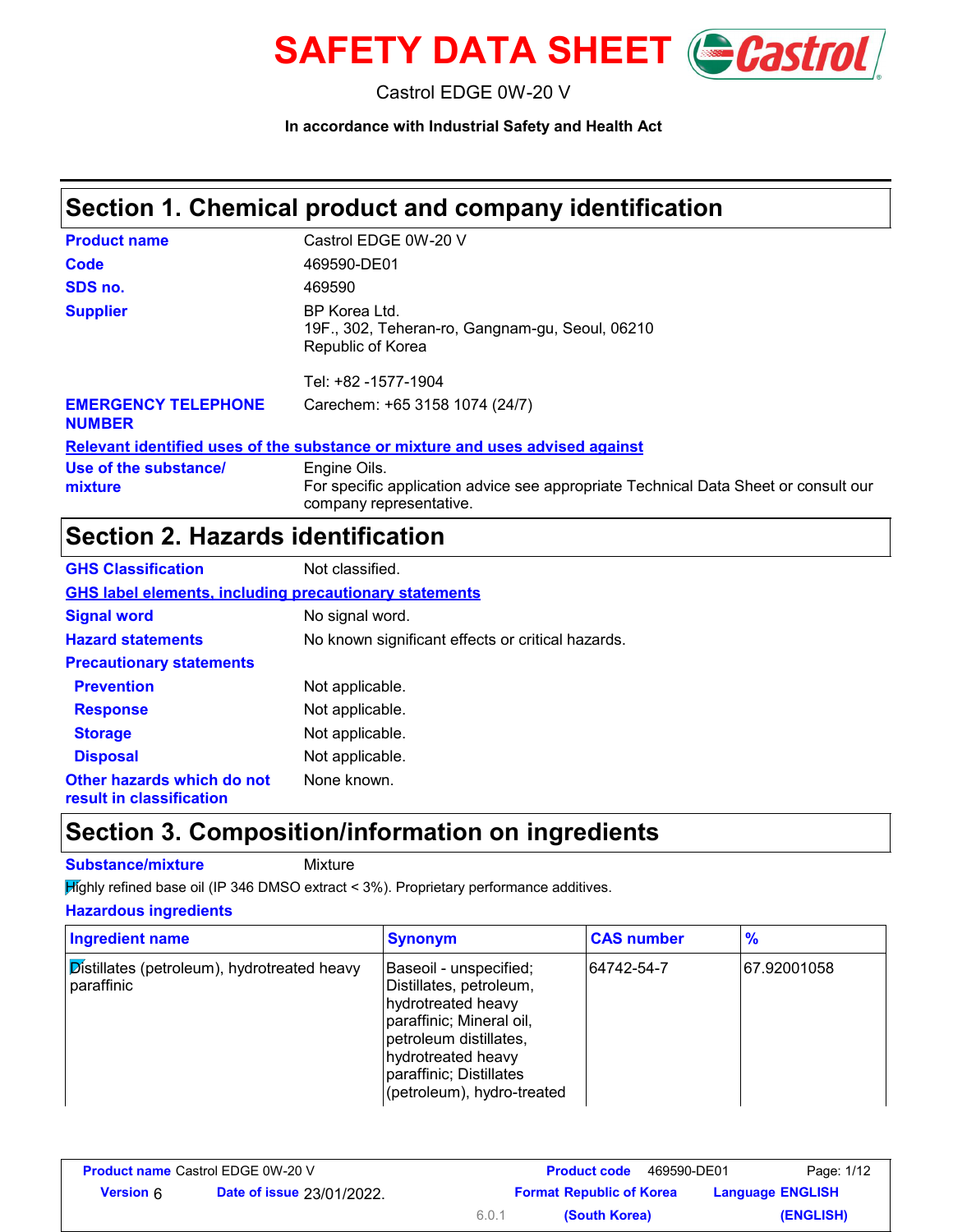| Section 3. Composition/information on ingredients            |                                                                                                                                                                                                                                                                                                                                                                                                                                                                                                                                                                                                                         |            |          |
|--------------------------------------------------------------|-------------------------------------------------------------------------------------------------------------------------------------------------------------------------------------------------------------------------------------------------------------------------------------------------------------------------------------------------------------------------------------------------------------------------------------------------------------------------------------------------------------------------------------------------------------------------------------------------------------------------|------------|----------|
|                                                              | heavy paraffinic; Paraffin oil;<br>HYDROTREATED HEAVY<br>PARAFFINIC DISTILLATE;<br><b>DISTILLATES</b><br>(PETROLEUM)<br><b>HYDROFVLD; Distillates</b><br>(petroleum), hydrotreated<br>heavy paraffinic, Baseoil -                                                                                                                                                                                                                                                                                                                                                                                                       |            |          |
| Distillates (petroleum), hydrotreated heavy<br>paraffinic    | unspecified<br>Baseoil - unspecified;<br>Distillates, petroleum,<br>hydrotreated heavy<br>paraffinic; Mineral oil,<br>petroleum distillates,<br>hydrotreated heavy<br>paraffinic; Distillates<br>(petroleum), hydro-treated<br>heavy paraffinic; Paraffin oil;<br>HYDROTREATED HEAVY<br>PARAFFINIC DISTILLATE;<br><b>DISTILLATES</b><br>(PETROLEUM)<br><b>HYDROFVLD; Distillates</b><br>(petroleum), hydrotreated<br>heavy paraffinic, Baseoil -<br>unspecified                                                                                                                                                         | 64742-54-7 | 19.929   |
| Distillates (petroleum), solvent-dewaxed<br>heavy paraffinic | Baseoil - unspecified;<br>Distillates, petroleum,<br>solvent dewaxed heavy<br>paraffinic; Mineral oil,<br>petroleum distillates,<br>solvent-dewaxed heavy<br>paraffinic; Paraffin oil;<br>Distillates, petroleum,<br>solvent-dewaxed heavy<br>paraffinic; Distillate (Pet.)<br>solvent-dewaxed heavy<br>paraffinic; SOLVENT<br><b>REFINED PARAFFINIC</b><br>MINERAL OIL; OILS,<br>PARAFFINIC, HEAVY,<br><b>SOLVENT DEWAXED;</b><br>Solvent dewaxed heavy<br>paraffinic petroleum oil;<br><b>PARAFFINIC</b><br><b>PETROLEUM</b><br><b>DISTILLATES; Distillates</b><br>(petroleum), solvent-<br>dewaxed heavy paraffinic, | 64742-65-0 | 2.627    |
| bis(nonylphenyl)amine                                        | Baseoil - unspecified<br>Benzenamine, ar-nonyl-N-<br>(nonylphenyl)-; nonyl-N-<br>(nonylphenyl)aniline; bis<br>(nonylphenyl)amine,<br>dinonyldiphenylamine;<br>Reaction products of<br>Benzeneamine, N-phenyl-<br>with nonene (branched);                                                                                                                                                                                                                                                                                                                                                                                | 36878-20-3 | 1.288279 |

| <b>Product name Castrol EDGE 0W-20 V</b> |                                  |                                 | <b>Product code</b><br>469590-DE01 | Page: 2/12              |
|------------------------------------------|----------------------------------|---------------------------------|------------------------------------|-------------------------|
| <b>Version 6</b>                         | <b>Date of issue 23/01/2022.</b> | <b>Format Republic of Korea</b> |                                    | <b>Language ENGLISH</b> |
|                                          |                                  | 6.0.1                           | (South Korea)                      | (ENGLISH)               |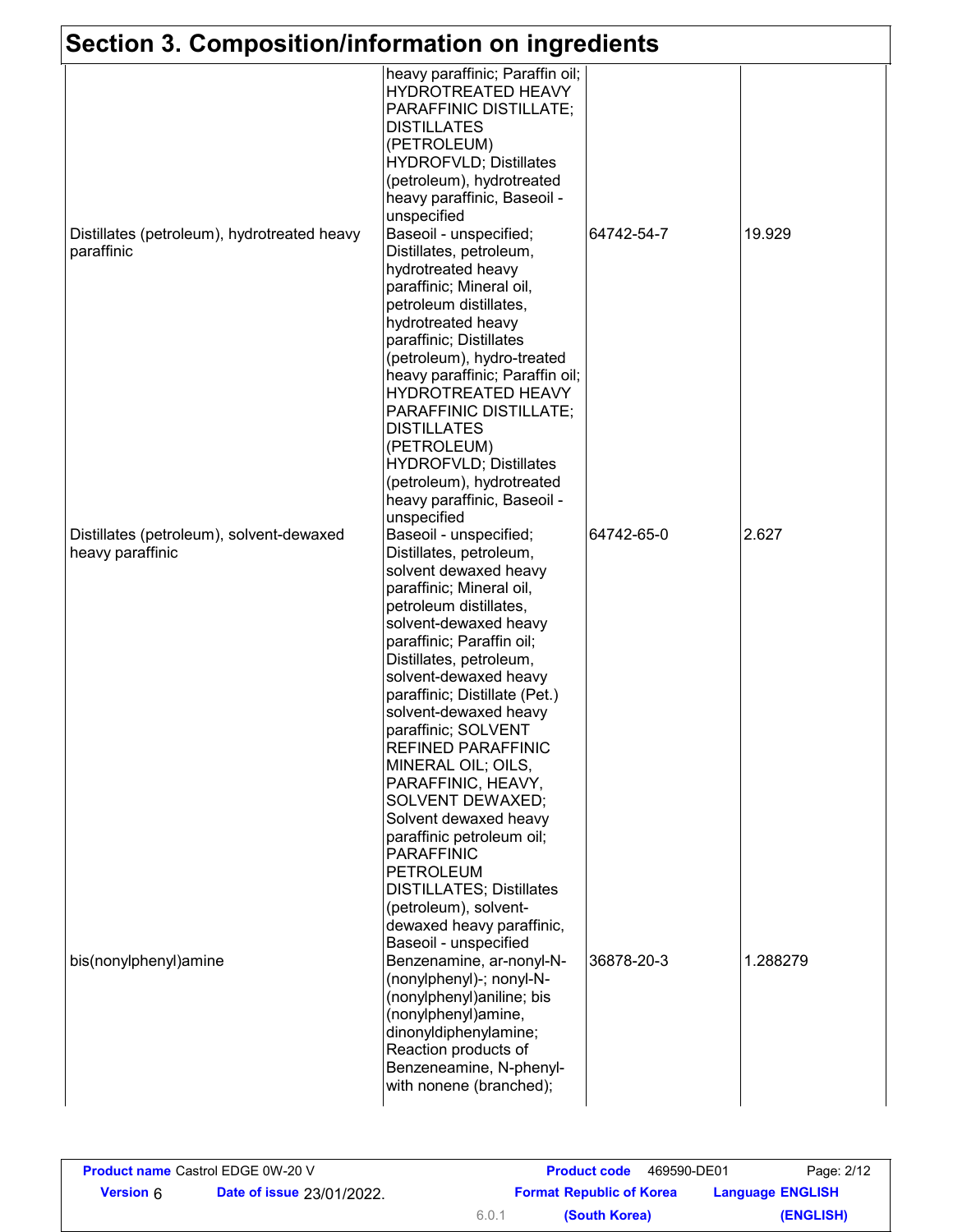### **Section 3. Composition/information on ingredients** TK 40193; Bis(nonan-1-ylphenyl)amine; p,p'- Dialkyl(C8-9)

|        | diphenylamine; N,N-       |           |            |
|--------|---------------------------|-----------|------------|
|        | bisoctyl (or nonyl)       |           |            |
|        | phenylamine; ar-Nonyl-N-  |           |            |
|        | (nonylphenyl)benzenamine; |           |            |
|        | ANILINE, AR-NONYL-N-      |           |            |
|        | (NONYLPHENYL)-;           |           |            |
|        | diphenylamine, dinonyl    |           |            |
| Nickel |                           | 7440-02-0 | 0.00000198 |

#### **Non-hazardous ingredients**

| <b>Ingredient name</b> | <b>Synonym</b> | <b>CAS number</b> | $\frac{9}{6}$       |
|------------------------|----------------|-------------------|---------------------|
| Trade secret.          | Trade secret.  | Trade secret.     | $1.527 - 2.036$     |
| Trade secret.          | Trade secret.  | Trade secret.     | 0.64027             |
| Trade secret.          | Trade secret.  | Trade secret.     | 0.61202             |
| Trade secret.          | Trade secret.  | Trade secret.     | 0.6                 |
| Trade secret.          | Trade secret.  | Trade secret.     | $0.1018 - 0.509$    |
| Trade secret.          | Trade secret.  | Trade secret.     | $0.1018 - 0.509$    |
| Trade secret.          | Trade secret.  | Trade secret.     | $0.1018 - 0.509$    |
| Trade secret.          | Trade secret.  | Trade secret.     | $0.1018 - 0.509$    |
| Trade secret.          | Trade secret.  | Trade secret.     | $0.1018 - 0.509$    |
| Trade secret.          | Trade secret.  | Trade secret.     | $0.1018 - 0.509$    |
| Trade secret.          | Trade secret.  | Trade secret.     | 0.48132             |
| Trade secret.          | Trade secret.  | Trade secret.     | 0.48132             |
| Trade secret.          | Trade secret.  | Trade secret.     | 0.41208             |
| Trade secret.          | Trade secret.  | Trade secret.     | 0.4                 |
| Trade secret.          | Trade secret.  | Trade secret.     | $0.2 - 0.3$         |
| Trade secret.          | Trade secret.  | Trade secret.     | 0.28529             |
| Trade secret.          | Trade secret.  | Trade secret.     | 0.26264             |
| Trade secret.          | Trade secret.  | Trade secret.     | 0.24941             |
| Trade secret.          | Trade secret.  | Trade secret.     | $0.08 - 0.14$       |
| Trade secret.          | Trade secret.  | Trade secret.     | $0.01018 - 0.10078$ |
| Trade secret.          | Trade secret.  | Trade secret.     | $0.01018 - 0.10078$ |
| Trade secret.          | Trade secret.  | Trade secret.     | $0.01018 - 0.10078$ |
| Trade secret.          | Trade secret.  | Trade secret.     | $0.01018 - 0.10078$ |
| Trade secret.          | Trade secret.  | Trade secret.     | $0.01018 - 0.10078$ |
| Trade secret.          | Trade secret.  | Trade secret.     | $0.01018 - 0.10078$ |

**There are no additional ingredients present which, within the current knowledge of the supplier and in the concentrations applicable, are classified as hazardous to health or the environment and hence require reporting in this section.**

**Occupational exposure limits, if available, are listed in Section 8.**

### **Section 4. First aid measures**

| <b>Eye contact</b>  | In case of contact, immediately flush eyes with plenty of water for at least 15<br>minutes. Eyelids should be held away from the eyeball to ensure thorough rinsing.<br>Check for and remove any contact lenses. Get medical attention.             |
|---------------------|-----------------------------------------------------------------------------------------------------------------------------------------------------------------------------------------------------------------------------------------------------|
| <b>Skin contact</b> | Wash skin thoroughly with soap and water or use recognised skin cleanser.<br>Remove contaminated clothing and shoes. Wash clothing before reuse. Clean<br>shoes thoroughly before reuse. Get medical attention if symptoms occur.                   |
| <b>Inhalation</b>   | If inhaled, remove to fresh air. In case of inhalation of decomposition products in a<br>fire, symptoms may be delayed. The exposed person may need to be kept under<br>medical surveillance for 48 hours. Get medical attention if symptoms occur. |

| <b>Product name Castrol EDGE 0W-20 V</b> |                                  |                                                            | 469590-DE01<br><b>Product code</b> | Page: 3/12 |
|------------------------------------------|----------------------------------|------------------------------------------------------------|------------------------------------|------------|
| <b>Version 6</b>                         | <b>Date of issue 23/01/2022.</b> | <b>Format Republic of Korea</b><br><b>Language ENGLISH</b> |                                    |            |
|                                          |                                  | 6.0.1                                                      | (South Korea)                      | (ENGLISH)  |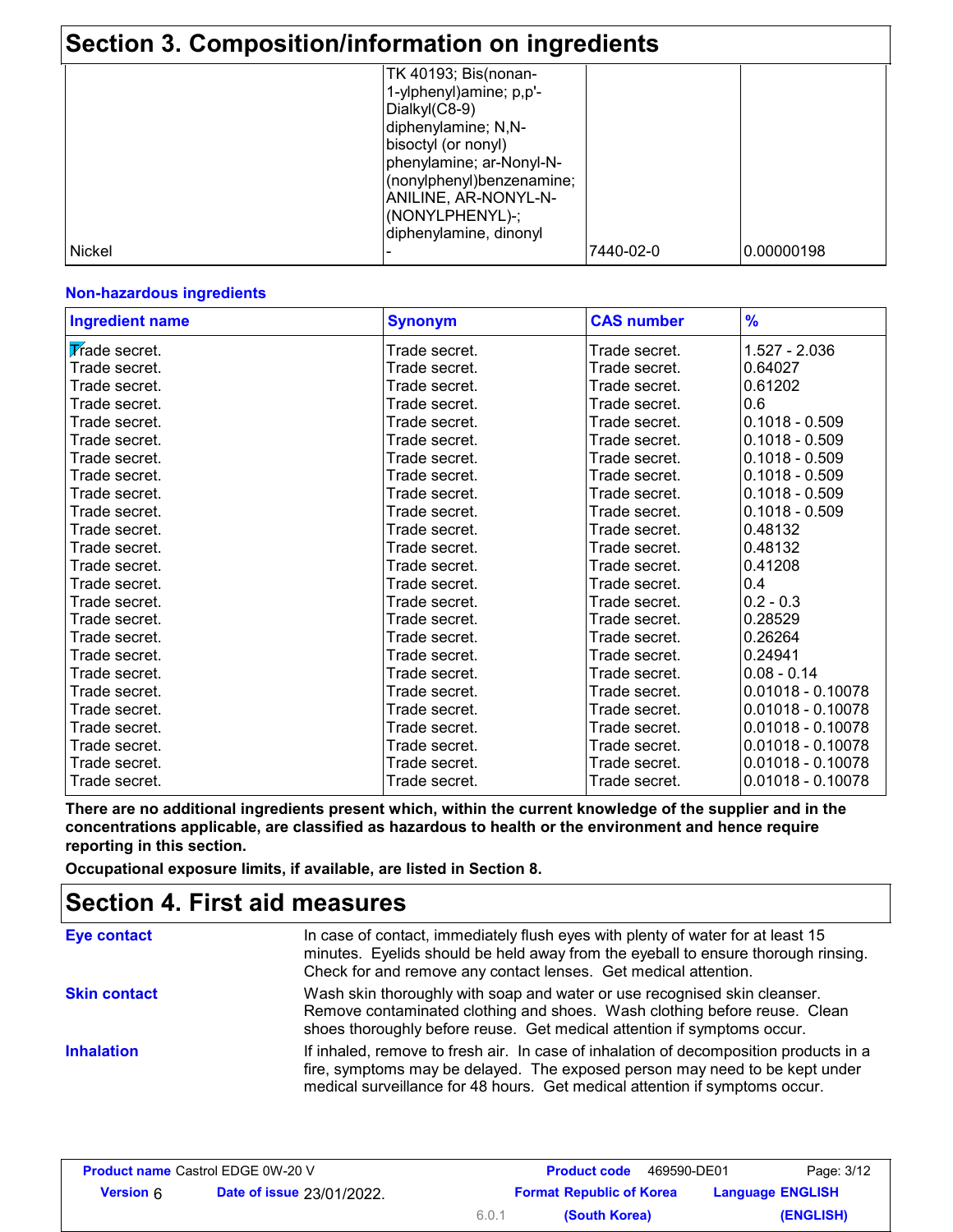# **Section 4. First aid measures**

| <b>Ingestion</b>                  | Do not induce vomiting unless directed to do so by medical personnel. Get medical<br>attention if symptoms occur.                                                                                                                                           |
|-----------------------------------|-------------------------------------------------------------------------------------------------------------------------------------------------------------------------------------------------------------------------------------------------------------|
|                                   | Indication of immediate medical attention and special treatment needed, if necessary                                                                                                                                                                        |
| <b>Specific treatments</b>        | No specific treatment.                                                                                                                                                                                                                                      |
| <b>Notes to physician</b>         | Treatment should in general be symptomatic and directed to relieving any effects.<br>In case of inhalation of decomposition products in a fire, symptoms may be delayed.<br>The exposed person may need to be kept under medical surveillance for 48 hours. |
| <b>Protection of first-aiders</b> | No action shall be taken involving any personal risk or without suitable training.                                                                                                                                                                          |

# **Section 5. Firefighting measures**

| <b>Extinguishing media</b>                               |                                                                                                                                                                                                   |
|----------------------------------------------------------|---------------------------------------------------------------------------------------------------------------------------------------------------------------------------------------------------|
| <b>Suitable</b>                                          | In case of fire, use foam, dry chemical or carbon dioxide extinguisher or spray.                                                                                                                  |
| <b>Not suitable</b>                                      | Do not use water jet.                                                                                                                                                                             |
| <b>Specific hazards arising</b><br>from the chemical     | In a fire or if heated, a pressure increase will occur and the container may burst.                                                                                                               |
| <b>Hazardous thermal</b><br>decomposition products       | Combustion products may include the following:<br>carbon oxides (CO, CO <sub>2</sub> ) (carbon monoxide, carbon dioxide)<br>nitrogen oxides (NO, NO <sub>2</sub> etc.)                            |
| <b>Special protective</b><br>equipment for fire-fighters | Fire-fighters should wear positive pressure self-contained breathing apparatus<br>(SCBA) and full turnout gear.                                                                                   |
| <b>Special protective actions</b><br>for fire-fighters   | No action shall be taken involving any personal risk or without suitable training.<br>Promptly isolate the scene by removing all persons from the vicinity of the incident if<br>there is a fire. |

# **Section 6. Accidental release measures**

| <b>Personal precautions,</b><br>protective equipment and<br>emergency procedures | No action shall be taken involving any personal risk or without suitable training.<br>Evacuate surrounding areas. Keep unnecessary and unprotected personnel from<br>entering. Do not touch or walk through spilt material. Put on appropriate personal<br>protective equipment. Floors may be slippery; use care to avoid falling.                                                                |
|----------------------------------------------------------------------------------|----------------------------------------------------------------------------------------------------------------------------------------------------------------------------------------------------------------------------------------------------------------------------------------------------------------------------------------------------------------------------------------------------|
| <b>Environmental precautions</b>                                                 | Avoid dispersal of spilt material and runoff and contact with soil, waterways, drains<br>and sewers. Inform the relevant authorities if the product has caused environmental<br>pollution (sewers, waterways, soil or air).                                                                                                                                                                        |
| Methods and material for containment and cleaning up                             |                                                                                                                                                                                                                                                                                                                                                                                                    |
| <b>Small spill</b>                                                               | Stop leak if without risk. Move containers from spill area. Absorb with an inert<br>material and place in an appropriate waste disposal container. Dispose of via a<br>licensed waste disposal contractor.                                                                                                                                                                                         |
| <b>Large spill</b>                                                               | Stop leak if without risk. Move containers from spill area. Prevent entry into sewers,<br>water courses, basements or confined areas. Contain and collect spillage with non-<br>combustible, absorbent material e.g. sand, earth, vermiculite or diatomaceous earth<br>and place in container for disposal according to local regulations. Dispose of via a<br>licensed waste disposal contractor. |

# **Section 7. Handling and storage**

| <b>Precautions for safe handling</b>             |                                                                                                                                                                                                                                                                                                                  |
|--------------------------------------------------|------------------------------------------------------------------------------------------------------------------------------------------------------------------------------------------------------------------------------------------------------------------------------------------------------------------|
| <b>Protective measures</b>                       | Put on appropriate personal protective equipment (see Section 8).                                                                                                                                                                                                                                                |
| <b>Advice on general</b><br>occupational hygiene | Eating, drinking and smoking should be prohibited in areas where this material is<br>handled, stored and processed. Wash thoroughly after handling. Remove<br>contaminated clothing and protective equipment before entering eating areas. See<br>also Section 8 for additional information on hygiene measures. |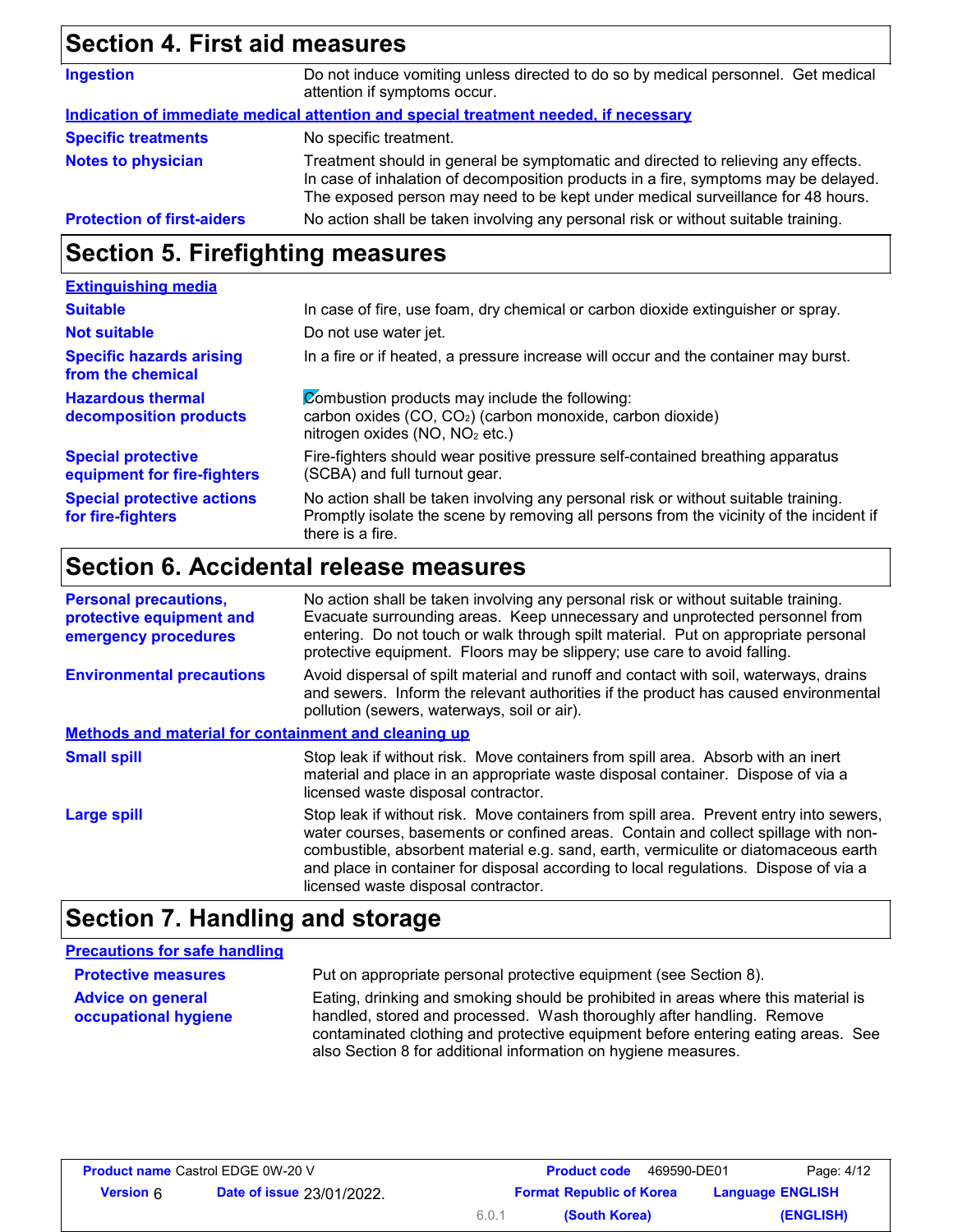# **Section 7. Handling and storage**

### **Section 8. Exposure controls/personal protection**

#### **Control parameters**

| <b>Ingredient name</b>                                        | <b>Exposure limits</b>                                                                                                         |
|---------------------------------------------------------------|--------------------------------------------------------------------------------------------------------------------------------|
| <b>Distillates (petroleum), hydrotreated heavy paraffinic</b> | <b>ACGIH TLV (United States).</b><br>TWA: 5 mg/m <sup>3</sup> 8 hours. Issued/Revised:<br>11/2009 Form: Inhalable fraction     |
| Distillates (petroleum), hydrotreated heavy paraffinic        | <b>ACGIH TLV (United States).</b><br>TWA: 5 mg/m <sup>3</sup> 8 hours. Issued/Revised:<br>11/2009 Form: Inhalable fraction     |
| Distillates (petroleum), solvent-dewaxed heavy paraffinic     | <b>ACGIH TLV (United States).</b><br>TWA: 5 mg/m <sup>3</sup> 8 hours. Issued/Revised:<br>11/2009 Form: Inhalable fraction     |
| Nickel                                                        | <b>Ministry of Employment and Labor</b><br>(Republic of Korea).<br>TWA: 1 mg/m <sup>3</sup> 8 hours. Issued/Revised:<br>3/1997 |

Other ingredients including trade secret: not applicable

| <b>Recommended monitoring</b><br>procedures      | If this product contains ingredients with exposure limits, personal, workplace<br>atmosphere or biological monitoring may be required to determine the effectiveness<br>of the ventilation or other control measures and/or the necessity to use respiratory<br>protective equipment. Reference should be made to appropriate monitoring<br>standards. Reference to national guidance documents for methods for the<br>determination of hazardous substances will also be required.                                                                                                                                                                                                                                                                                                                                                                                                                                                                                                                           |
|--------------------------------------------------|---------------------------------------------------------------------------------------------------------------------------------------------------------------------------------------------------------------------------------------------------------------------------------------------------------------------------------------------------------------------------------------------------------------------------------------------------------------------------------------------------------------------------------------------------------------------------------------------------------------------------------------------------------------------------------------------------------------------------------------------------------------------------------------------------------------------------------------------------------------------------------------------------------------------------------------------------------------------------------------------------------------|
| <b>Appropriate engineering</b><br>controls       | All activities involving chemicals should be assessed for their risks to health, to<br>ensure exposures are adequately controlled. Personal protective equipment should<br>only be considered after other forms of control measures (e.g. engineering controls)<br>have been suitably evaluated. Personal protective equipment should conform to<br>appropriate standards, be suitable for use, be kept in good condition and properly<br>maintained.<br>Your supplier of personal protective equipment should be consulted for advice on<br>selection and appropriate standards. For further information contact your national<br>organisation for standards.<br>Provide exhaust ventilation or other engineering controls to keep the relevant<br>airborne concentrations below their respective occupational exposure limits.<br>The final choice of protective equipment will depend upon a risk assessment. It is<br>important to ensure that all items of personal protective equipment are compatible. |
| <b>Environmental exposure</b><br><b>controls</b> | Emissions from ventilation or work process equipment should be checked to ensure<br>they comply with the requirements of environmental protection legislation. In some<br>cases, fume scrubbers, filters or engineering modifications to the process<br>equipment will be necessary to reduce emissions to acceptable levels.                                                                                                                                                                                                                                                                                                                                                                                                                                                                                                                                                                                                                                                                                 |

#### **Personal protective equipment**

|                  | <b>Product name</b> Castrol EDGE 0W-20 V |
|------------------|------------------------------------------|
| <b>Version 6</b> | <b>Date of issue 23/01/2022.</b>         |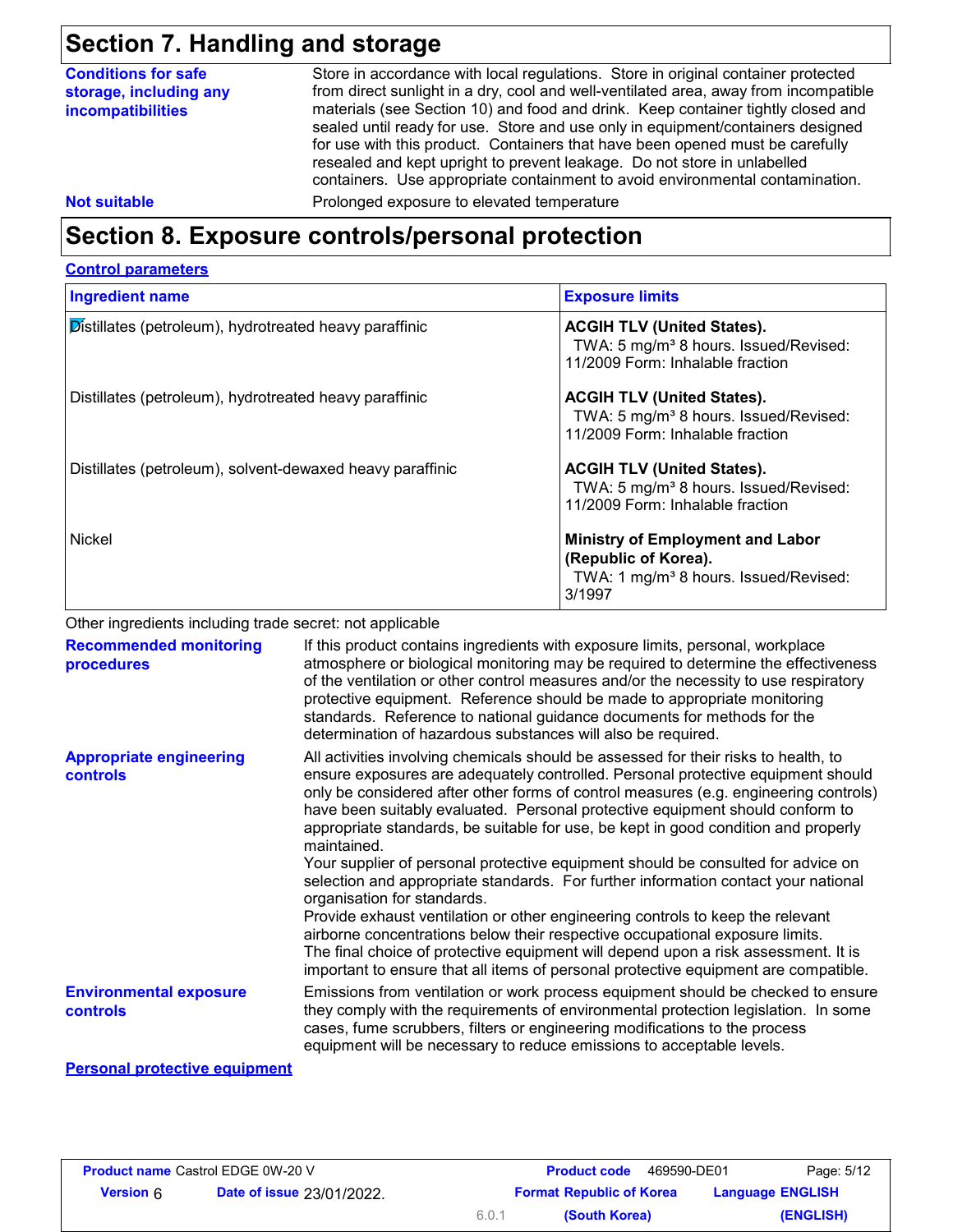### **Section 8. Exposure controls/personal protection**

| <b>Respiratory protection</b> | In case of insufficient ventilation, wear suitable respiratory equipment.<br>The correct choice of respiratory protection depends upon the chemicals being<br>handled, the conditions of work and use, and the condition of the respiratory<br>equipment. Safety procedures should be developed for each intended application.<br>Respiratory protection equipment should therefore be chosen in consultation with<br>the supplier/manufacturer and with a full assessment of the working conditions.                                                                                                                                                                                                                                                                                           |
|-------------------------------|-------------------------------------------------------------------------------------------------------------------------------------------------------------------------------------------------------------------------------------------------------------------------------------------------------------------------------------------------------------------------------------------------------------------------------------------------------------------------------------------------------------------------------------------------------------------------------------------------------------------------------------------------------------------------------------------------------------------------------------------------------------------------------------------------|
| <b>Eye protection</b>         | Safety glasses with side shields.                                                                                                                                                                                                                                                                                                                                                                                                                                                                                                                                                                                                                                                                                                                                                               |
| <b>Hand protection</b>        | Wear protective gloves if prolonged or repeated contact is likely. Wear chemical<br>resistant gloves. Recommended: Nitrile gloves. The correct choice of protective<br>gloves depends upon the chemicals being handled, the conditions of work and use,<br>and the condition of the gloves (even the best chemically resistant glove will break<br>down after repeated chemical exposures). Most gloves provide only a short time of<br>protection before they must be discarded and replaced. Because specific work<br>environments and material handling practices vary, safety procedures should be<br>developed for each intended application. Gloves should therefore be chosen in<br>consultation with the supplier/manufacturer and with a full assessment of the<br>working conditions. |
| <b>Skin protection</b>        | Use of protective clothing is good industrial practice.<br>Personal protective equipment for the body should be selected based on the task<br>being performed and the risks involved and should be approved by a specialist<br>before handling this product.<br>Cotton or polyester/cotton overalls will only provide protection against light<br>superficial contamination that will not soak through to the skin. Overalls should be<br>laundered on a regular basis. When the risk of skin exposure is high (e.g. when<br>cleaning up spillages or if there is a risk of splashing) then chemical resistant aprons<br>and/or impervious chemical suits and boots will be required.                                                                                                           |
| <b>Hygiene measures</b>       | Wash hands, forearms and face thoroughly after handling chemical products, before<br>eating, smoking and using the lavatory and at the end of the working period.<br>Appropriate techniques should be used to remove potentially contaminated clothing.<br>Wash contaminated clothing before reusing. Ensure that eyewash stations and<br>safety showers are close to the workstation location.                                                                                                                                                                                                                                                                                                                                                                                                 |

# **Section 9. Physical and chemical properties**

The conditions of measurement of all properties are at standard temperature and pressure unless otherwise indicated.

#### **Appearance**

| <b>Physical state</b>                                             | Liquid.                                      |
|-------------------------------------------------------------------|----------------------------------------------|
| <b>Colour</b>                                                     | Amber.                                       |
| <b>Odour</b>                                                      | Not available.                               |
| <b>Odour threshold</b>                                            | Not available.                               |
| рH                                                                | Not applicable.                              |
| <b>Melting/freezing point</b>                                     | Not available.                               |
| <b>Boiling point, initial boiling</b><br>point, and boiling range | Not available.                               |
| <b>Flash point</b>                                                | Closed cup: >185°C (>365°F) [Pensky-Martens] |
| <b>Evaporation rate</b>                                           | Not available.                               |
| <b>Flammability (solid, gas)</b>                                  | Not available.                               |
|                                                                   | Not applicable. Based on - Physical state    |
| Lower and upper explosive<br>(flammable) limits                   | Not available.                               |
| <b>Vapour pressure</b>                                            |                                              |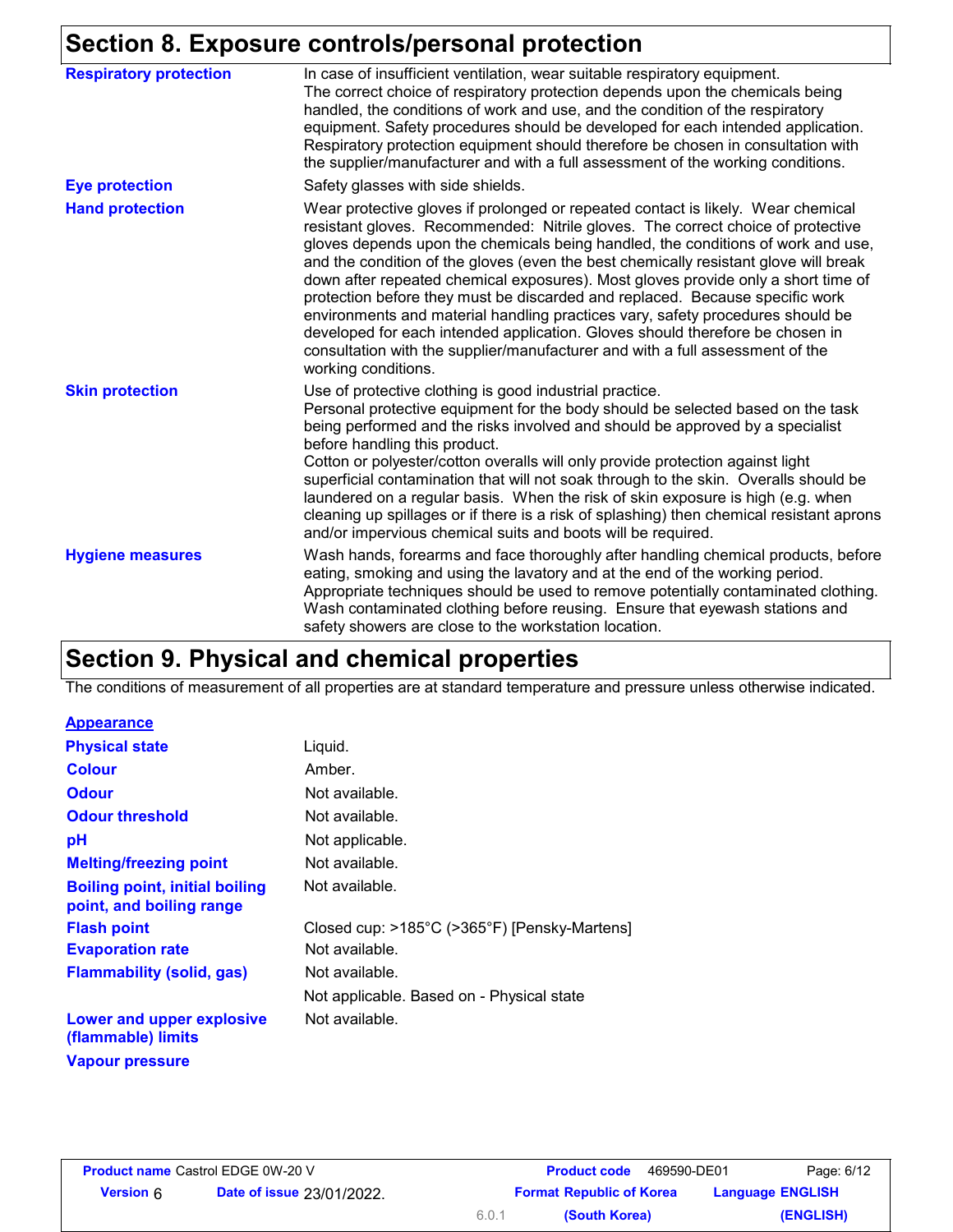# **Section 9. Physical and chemical properties**

|                                                   |                                                                                                                                        | Vapour Pressure at 20°C |          |                    | Vapour pressure at 50°C |                |               |
|---------------------------------------------------|----------------------------------------------------------------------------------------------------------------------------------------|-------------------------|----------|--------------------|-------------------------|----------------|---------------|
|                                                   | <b>Ingredient name</b>                                                                                                                 | mm Hg                   | kPa      | <b>Method</b>      | mm<br>Hg                | kPa            | <b>Method</b> |
|                                                   | Distillates (petroleum),<br>hydrotreated heavy<br>paraffinic                                                                           | 80.08                   | < 0.011  | <b>ASTM D 5191</b> |                         |                |               |
|                                                   | Distillates (petroleum),<br>hydrotreated heavy<br>paraffinic                                                                           | < 0.08                  | < 0.011  | <b>ASTM D 5191</b> |                         |                |               |
|                                                   | Distillates (petroleum),<br>solvent-dewaxed heavy<br>paraffinic                                                                        | < 0.08                  | < 0.011  | <b>ASTM D 5191</b> |                         |                |               |
|                                                   | bis(nonylphenyl)amine                                                                                                                  | < 0.01                  | < 0.0013 | EU A.4             | 0                       | 0              | EU A.4        |
| <b>Solubility</b>                                 | insoluble in water.                                                                                                                    |                         |          |                    |                         |                |               |
| <b>Vapour density</b>                             | Not available.                                                                                                                         |                         |          |                    |                         |                |               |
| <b>Relative density</b>                           | Not available.                                                                                                                         |                         |          |                    |                         |                |               |
| <b>Density</b>                                    | <1000 kg/m <sup>3</sup> (<1 g/cm <sup>3</sup> ) at 15°C                                                                                |                         |          |                    |                         |                |               |
| <b>Partition coefficient: n-</b><br>octanol/water | Not applicable.                                                                                                                        |                         |          |                    |                         |                |               |
| <b>Auto-ignition temperature</b>                  | <b>Ingredient name</b>                                                                                                                 |                         | °C       | $\mathsf{P}$       |                         | <b>Method</b>  |               |
|                                                   | bis(nonylphenyl)amine                                                                                                                  |                         | 440      | 824                |                         | <b>EU A.15</b> |               |
| <b>Decomposition temperature</b>                  | Not available.                                                                                                                         |                         |          |                    |                         |                |               |
| <b>Viscosity</b>                                  | Kinematic: 47.4 mm <sup>2</sup> /s (47.4 cSt) at 40 $^{\circ}$ C<br>Kinematic: 8.9 to 9.3 mm <sup>2</sup> /s (8.9 to 9.3 cSt) at 100°C |                         |          |                    |                         |                |               |
| <b>Molecular weight</b>                           | Not applicable as it is a mixture                                                                                                      |                         |          |                    |                         |                |               |
| <b>Particle characteristics</b>                   |                                                                                                                                        |                         |          |                    |                         |                |               |
| <b>Median particle size</b>                       | Mot applicable.                                                                                                                        |                         |          |                    |                         |                |               |

| <b>Chemical stability</b>                    | The product is stable.                                                                                                                                                     |
|----------------------------------------------|----------------------------------------------------------------------------------------------------------------------------------------------------------------------------|
| <b>Possibility of hazardous</b><br>reactions | Under normal conditions of storage and use, hazardous reactions will not occur.<br>Under normal conditions of storage and use, hazardous polymerisation will not<br>occur. |
| <b>Conditions to avoid</b>                   | Avoid all possible sources of ignition (spark or flame).                                                                                                                   |
| <b>Incompatible materials</b>                | Reactive or incompatible with the following materials: oxidising materials.                                                                                                |
| <b>Hazardous decomposition</b><br>products   | Under normal conditions of storage and use, hazardous decomposition products<br>should not be produced.                                                                    |

# **Section 11. Toxicological information**

| Information on likely routes of<br>exposure | Routes of entry anticipated: Dermal, Inhalation.                                                                    |
|---------------------------------------------|---------------------------------------------------------------------------------------------------------------------|
| <b>Acute toxicity</b>                       |                                                                                                                     |
| <b>Inhalation</b>                           | Exposure to decomposition products may cause a health hazard. Serious effects<br>may be delayed following exposure. |
| <b>Ingestion</b>                            | No known significant effects or critical hazards.                                                                   |
| <b>Skin contact</b>                         | Defatting to the skin. May cause skin dryness and irritation.                                                       |
| <b>Eye contact</b>                          | No known significant effects or critical hazards.                                                                   |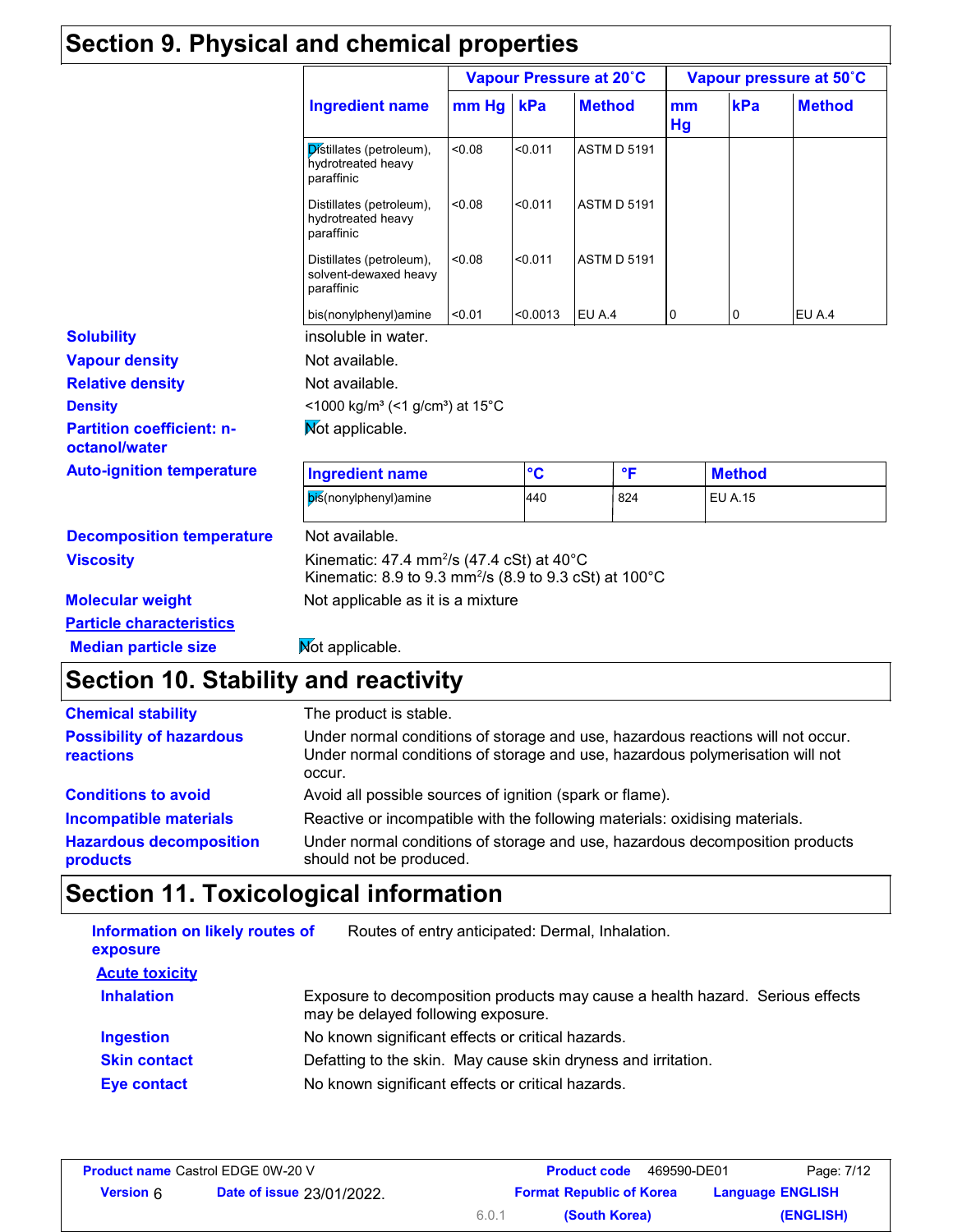# **Section 11. Toxicological information**

|                                                                                            | Symptoms related to the physical, chemical and toxicological characteristics     |                                |                       |                                     |                |
|--------------------------------------------------------------------------------------------|----------------------------------------------------------------------------------|--------------------------------|-----------------------|-------------------------------------|----------------|
| <b>Inhalation</b>                                                                          | No specific data.                                                                |                                |                       |                                     |                |
| <b>Ingestion</b>                                                                           | No specific data.                                                                |                                |                       |                                     |                |
| <b>Skin</b>                                                                                | Adverse symptoms may include the following:<br>irritation<br>dryness<br>cracking |                                |                       |                                     |                |
| <b>Eyes</b>                                                                                | No specific data.                                                                |                                |                       |                                     |                |
| Delayed and immediate effects as well as chronic effects from short and long-term exposure |                                                                                  |                                |                       |                                     |                |
| <b>Product/ingredient</b><br><b>Test</b><br>name                                           | <b>Species</b>                                                                   | <b>Result</b>                  | <b>Exposure</b>       |                                     | <b>Remarks</b> |
| Not available.                                                                             |                                                                                  |                                |                       |                                     |                |
| <b>Irritation/Corrosion</b>                                                                |                                                                                  |                                |                       |                                     |                |
| <b>Product/ingredient name</b>                                                             | <b>Test authority / Test Species</b><br>number                                   |                                | <b>Route / Result</b> | Conc.                               | <b>Remarks</b> |
| Not available for product<br>and all ingredients.                                          |                                                                                  |                                |                       |                                     |                |
| <b>Skin corrosion or irritation</b>                                                        | Not available for product<br>and all ingredients.                                |                                |                       |                                     |                |
| Serious eye damage/eye<br><b>irritation</b>                                                | Not available for product<br>and all ingredients.                                |                                |                       |                                     |                |
| <b>Respiratory Irritation</b>                                                              | Not available for product<br>and all ingredients.                                |                                |                       |                                     |                |
| <b>Sensitisation</b>                                                                       |                                                                                  |                                |                       |                                     |                |
| <b>Respiratory Sensitisation</b>                                                           | Not available for product<br>and all ingredients.                                |                                |                       |                                     |                |
| <b>Skin Sensitisation</b>                                                                  | Not available for product<br>and all ingredients.                                |                                |                       |                                     |                |
| <b>Product/ingredient name</b>                                                             | <b>Route of</b><br>exposure                                                      | <b>Species</b>                 | <b>Result</b>         | <b>Remarks</b>                      |                |
| Not available for product<br>and all ingredients.                                          |                                                                                  |                                |                       |                                     |                |
| CMR - ISHA Article 42 Public Notice No 2016-41 Occupational Exposure Limits                |                                                                                  |                                |                       |                                     |                |
| <b>Product/ingredient name</b><br>Mickel                                                   |                                                                                  | <b>CAS number</b><br>7440-02-0 | <b>Classification</b> | <b>CARCINOGENICITY - Category 2</b> |                |
| <b>Carcinogenicity</b>                                                                     |                                                                                  |                                |                       |                                     |                |
| Not available for product<br>and all ingredients.                                          |                                                                                  |                                |                       |                                     |                |
| <b>Germ cell mutagenicity</b>                                                              |                                                                                  |                                |                       |                                     |                |
| <b>Product/ingredient name</b>                                                             | <b>Test</b>                                                                      | <b>Experiment</b>              | <b>Result</b>         | <b>Remarks</b>                      |                |
| Not available for product                                                                  |                                                                                  |                                |                       |                                     |                |
| and all ingredients.                                                                       |                                                                                  |                                |                       |                                     |                |
| <b>Reproductive toxicity</b>                                                               |                                                                                  |                                |                       |                                     |                |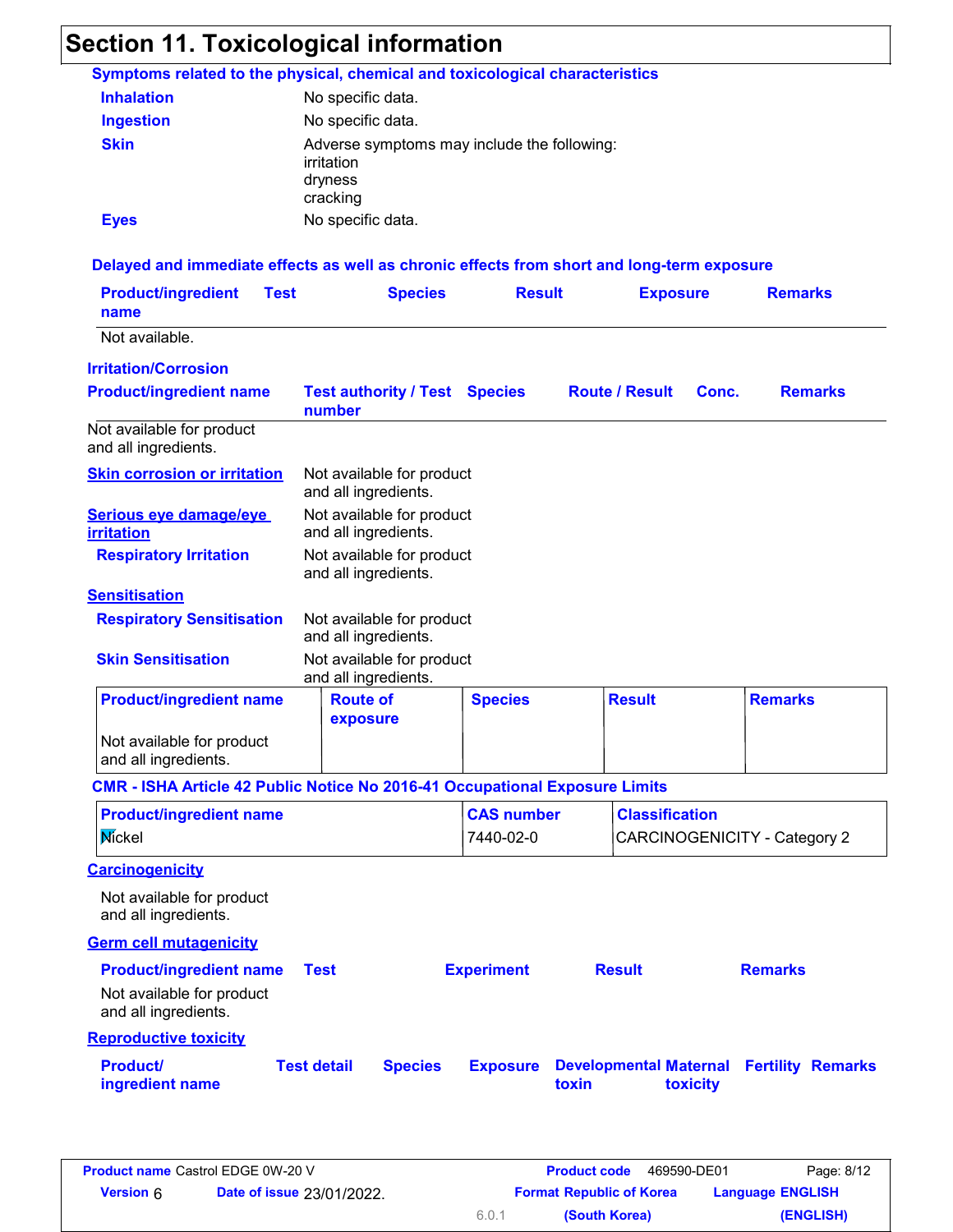# **Section 11. Toxicological information**

| Not available for product<br>and all ingredients.         |                                                                                                                                                                                         |                                                   |                             |                                                                                                                                                                        |  |  |  |
|-----------------------------------------------------------|-----------------------------------------------------------------------------------------------------------------------------------------------------------------------------------------|---------------------------------------------------|-----------------------------|------------------------------------------------------------------------------------------------------------------------------------------------------------------------|--|--|--|
| <b>Teratogenicity</b>                                     | No known significant effects or critical hazards.                                                                                                                                       |                                                   |                             |                                                                                                                                                                        |  |  |  |
| <b>Developmental effects</b>                              |                                                                                                                                                                                         | No known significant effects or critical hazards. |                             |                                                                                                                                                                        |  |  |  |
| <b>Fertility effects</b>                                  | No known significant effects or critical hazards.                                                                                                                                       |                                                   |                             |                                                                                                                                                                        |  |  |  |
| <b>Specific target organ toxicity (single exposure)</b>   |                                                                                                                                                                                         |                                                   |                             |                                                                                                                                                                        |  |  |  |
| Not available for product<br>and all ingredients.         |                                                                                                                                                                                         |                                                   |                             |                                                                                                                                                                        |  |  |  |
| <b>Specific target organ toxicity (repeated exposure)</b> |                                                                                                                                                                                         |                                                   |                             |                                                                                                                                                                        |  |  |  |
| <b>Name</b>                                               |                                                                                                                                                                                         | <b>Category</b>                                   | <b>Route of</b><br>exposure | <b>Target organs</b>                                                                                                                                                   |  |  |  |
| <b>Nickel</b>                                             |                                                                                                                                                                                         | Category 1                                        |                             |                                                                                                                                                                        |  |  |  |
| <b>Potential chronic health effects</b>                   |                                                                                                                                                                                         |                                                   |                             |                                                                                                                                                                        |  |  |  |
| <b>General</b>                                            | <b>USED ENGINE OILS</b><br>Combustion products resulting from the operation of internal combustion engines<br>contaminate engine oils during use. Used engine oil may contain hazardous |                                                   |                             |                                                                                                                                                                        |  |  |  |
|                                                           | high standard of personal hygiene maintained.                                                                                                                                           |                                                   |                             | components which have the potential to cause skin cancer. Frequent or prolonged<br>contact with all types and makes of used engine oil must therefore be avoided and a |  |  |  |
| <b>Carcinogenicity</b>                                    | No known significant effects or critical hazards.                                                                                                                                       |                                                   |                             |                                                                                                                                                                        |  |  |  |
| <b>Mutagenicity</b>                                       | No known significant effects or critical hazards.                                                                                                                                       |                                                   |                             |                                                                                                                                                                        |  |  |  |
| <b>Aspiration hazard</b>                                  |                                                                                                                                                                                         |                                                   |                             |                                                                                                                                                                        |  |  |  |
| <b>Name</b>                                               |                                                                                                                                                                                         |                                                   | <b>Result</b>               |                                                                                                                                                                        |  |  |  |

**Other information** Not available.

# **Section 12. Ecological information**

| <b>Ecotoxicity</b>                  | No known significant effects or critical hazards.                                                                         |
|-------------------------------------|---------------------------------------------------------------------------------------------------------------------------|
| Persistence/degradability           |                                                                                                                           |
| Expected to be biodegradable.       |                                                                                                                           |
| <b>Mobility in soil</b>             | Spillages may penetrate the soil causing ground water contamination.                                                      |
| <b>Bioaccumulative potential</b>    | This product is not expected to bioaccumulate through food chains in the<br>environment.                                  |
| <b>Other adverse effects</b>        | No known significant effects or critical hazards.                                                                         |
| <b>Other ecological information</b> | Spills may form a film on water surfaces causing physical damage to organisms.<br>Oxygen transfer could also be impaired. |

# **Section 13. Disposal considerations**

The generation of waste should be avoided or minimised wherever possible. Disposal of this product, solutions and any by-products should at all times comply with the requirements of environmental protection and waste disposal legislation and any regional local authority requirements. Dispose of surplus and nonrecyclable products via a licensed waste disposal contractor. Waste should not be disposed of untreated to the sewer unless fully compliant with the requirements of all authorities with jurisdiction. Waste packaging should be recycled. Incineration or landfill should only be considered when recycling is not feasible. **Disposal methods**

| <b>Product name Castrol EDGE 0W-20 V</b> |                                  |       | <b>Product code</b><br>469590-DE01 | Page: 9/12              |
|------------------------------------------|----------------------------------|-------|------------------------------------|-------------------------|
| <b>Version 6</b>                         | <b>Date of issue 23/01/2022.</b> |       | <b>Format Republic of Korea</b>    | <b>Language ENGLISH</b> |
|                                          |                                  | 6.0.1 | (South Korea)                      | (ENGLISH)               |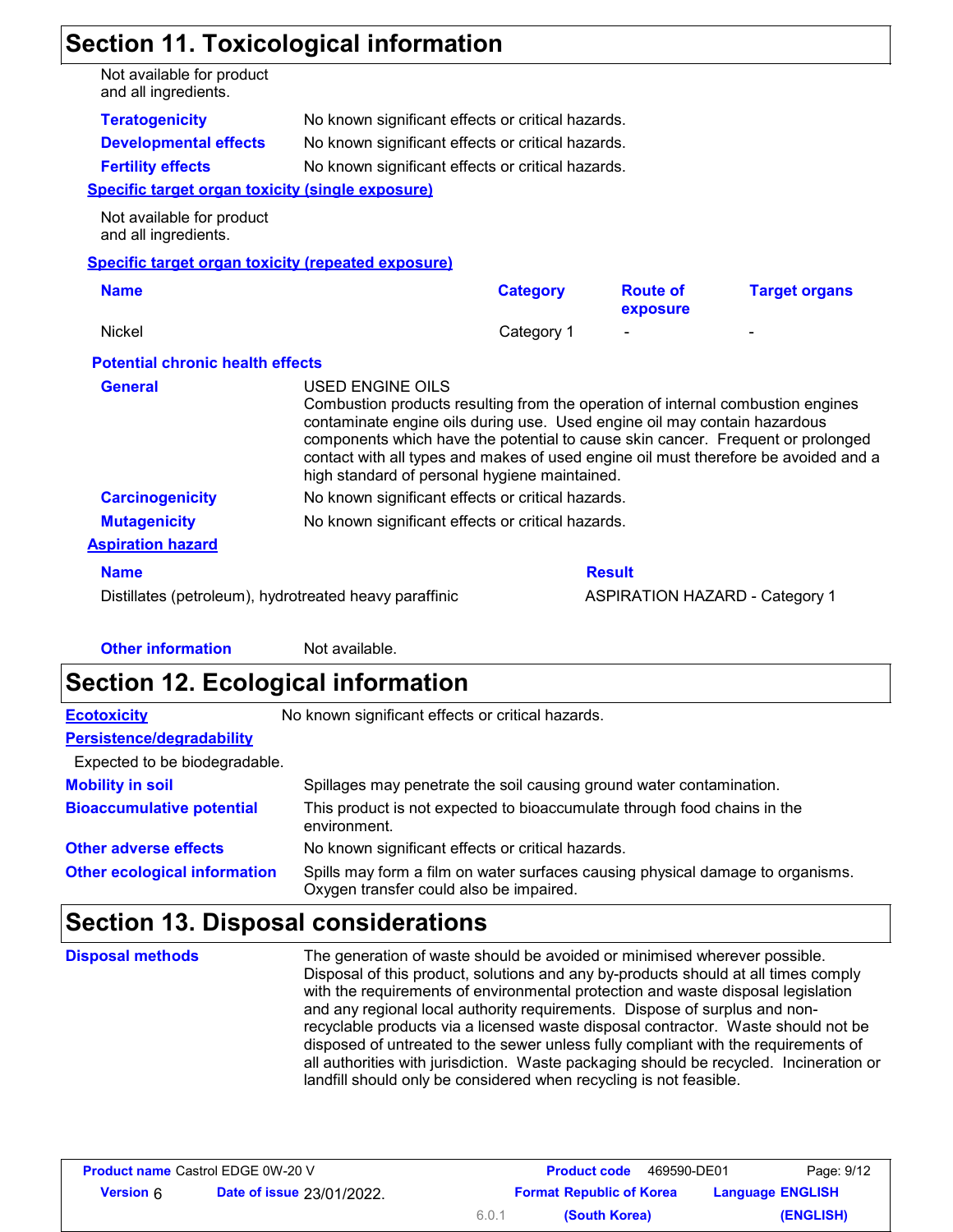### **Section 13. Disposal considerations**

**Disposal precautions** This material and its container must be disposed of in a safe way. Empty containers or liners may retain some product residues. Avoid dispersal of spilt material and runoff and contact with soil, waterways, drains and sewers.

### **Section 14. Transport information**

|                                         | <b>IMDG</b>    | <b>IATA</b>    |
|-----------------------------------------|----------------|----------------|
| A. UN number                            | Not regulated. | Not regulated. |
| <b>B. UN proper</b><br>shipping name    | $\blacksquare$ |                |
| <b>C. Transport</b><br>hazard class(es) | $\overline{a}$ |                |
| <b>D. Packing group</b>                 | $\blacksquare$ |                |
| <b>E. Environmental</b><br>hazards      | No.            | No.            |
| <b>F. Additional</b><br>information     | ۰              |                |

**Special precautions for user** Not available.

# **Section 15. Regulatory information**

#### **ISHA article 117 (Harmful** None of the components are listed. **substances prohibited from manufacture) ISHA article 118 (Harmful** None of the components are listed. **substances requiring permission) Regulation according to ISHA Exposure Limits of Chemical Substances and Physical Factors** Distillates (petroleum), hydrotreated heavy paraffinic Distillates (petroleum), hydrotreated heavy paraffinic Distillates (petroleum), solvent-dewaxed heavy paraffinic Nickel **ISHA Enforcement Regs Annex 19 (Exposure standards established for harmful factors) ISHA Enforcement Regs Annex 21 (Harmful factors subject to Work Environment Measurement) ISHA Enforcement Regs Annex 22 (Harmful Factors Subject to Special Health Check-up)** The following components are listed: Nickel and its insoluble inorganic compounds None of the components are listed. The following components are listed: metal working fluids: oil mist, mineral The following components have an OEL: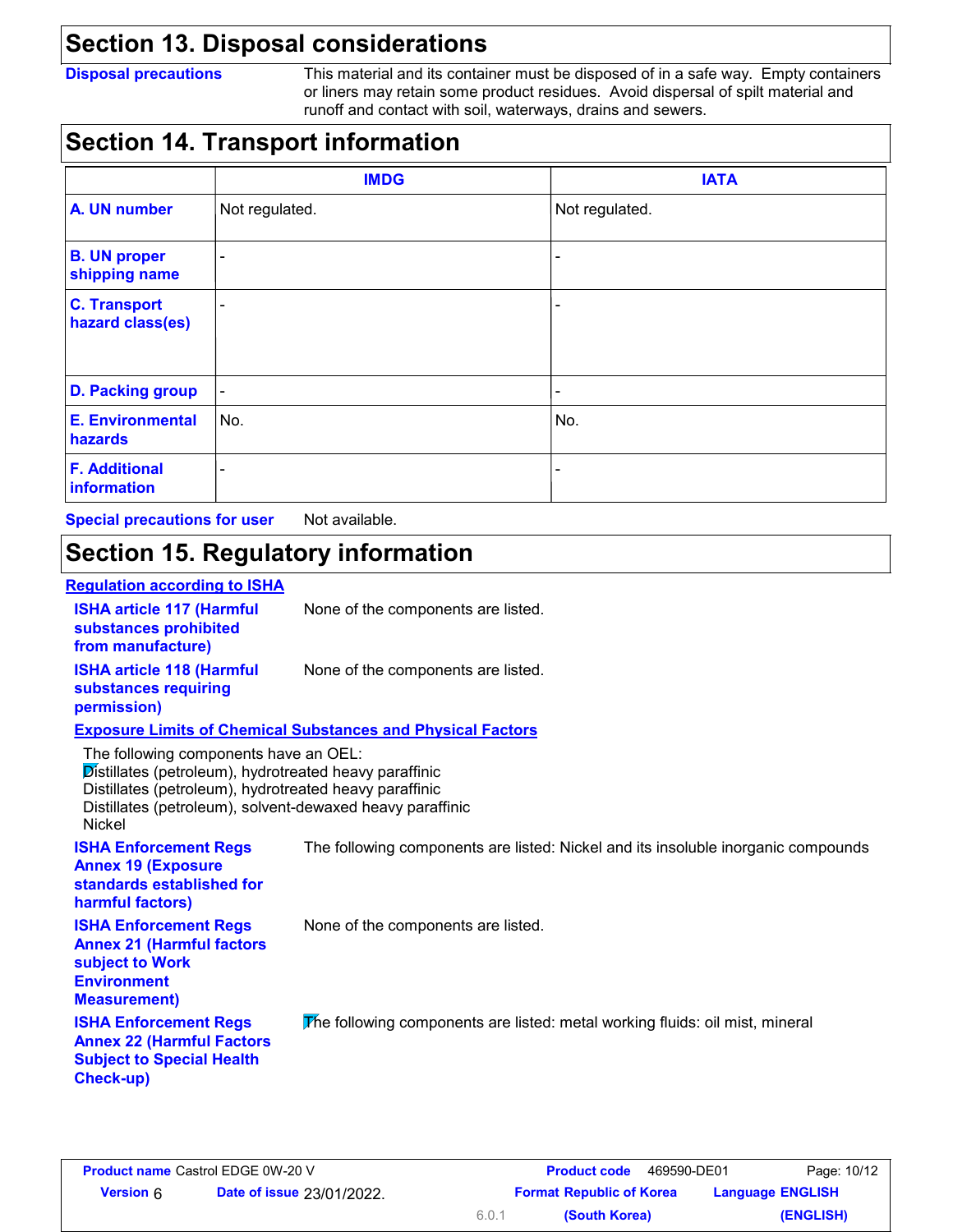# **Section 15. Regulatory information**

**Standard of Industrial Safety and Health Annex 12 (Hazardous substances subject to control)**

None of the components are listed.

#### **Regulation according to Chemicals Control Act**

| <b>Article 20 Toxic Chemicals</b><br>(K-Reach Article 20)       | Not applicable                                                                                                                                                                                                   |
|-----------------------------------------------------------------|------------------------------------------------------------------------------------------------------------------------------------------------------------------------------------------------------------------|
| <b>Article 18 Prohibited (K-</b><br><b>Reach Article 27)</b>    | None of the components are listed.                                                                                                                                                                               |
| <b>Article 20 Restricted (K-</b><br><b>Reach Article 27)</b>    | None of the components are listed.                                                                                                                                                                               |
| <b>CCA Article 11 (TRI)</b>                                     | None of the components are listed.                                                                                                                                                                               |
| <b>CCA Article 39 (Accident</b><br><b>Precaution Chemicals)</b> | None of the components are listed.                                                                                                                                                                               |
| <b>Dangerous Materials</b><br><b>Safety Management Act</b>      | <b>Class:</b> Class 4 - Flammable Liquid<br>Item: 5. Class 3 petroleums - Water-insoluble liquid<br>Threshold: 2000 L<br>Danger category: III<br><b>Signal word:</b> Contact with sources of ignition prohibited |
| <b>Wastes regulation</b>                                        | Designated Waste                                                                                                                                                                                                 |

#### **Regulation according to other foreign laws**

| <b>Australia inventory (AIIC)</b>           | At least one component is not listed.                                                                                          |
|---------------------------------------------|--------------------------------------------------------------------------------------------------------------------------------|
| <b>Canada inventory</b>                     | All components are listed or exempted.                                                                                         |
| <b>China inventory (IECSC)</b>              | At least one component is not listed.                                                                                          |
| <b>REACH Status</b>                         | The company, as identified in Section 1, sells this product in the EU in compliance<br>with the current requirements of REACH. |
| <b>Japan inventory (CSCL)</b>               | At least one component is not listed.                                                                                          |
| <b>Korea inventory (KECI)</b>               | All components are listed or exempted.                                                                                         |
| <b>Philippines inventory</b><br>(PICCS)     | At least one component is not listed.                                                                                          |
| <b>Taiwan inventory (TCSI)</b>              | All components are listed or exempted.                                                                                         |
| <b>United States inventory</b><br>(TSCA 8b) | All components are active or exempted.                                                                                         |

### **Section 16. Other information**

#### **History**

| <b>Source of Information</b>                            | Sources of key data used to compile the Safety Data Sheet: Hazard assessment<br>review data, toxicological reviews, and product physical properties; component<br>supplier hazard communication data; and other publically available resources. |
|---------------------------------------------------------|-------------------------------------------------------------------------------------------------------------------------------------------------------------------------------------------------------------------------------------------------|
| Date first prepared                                     | 22/05/2019                                                                                                                                                                                                                                      |
| <b>Number of revisions and</b><br>date of last revision | 23/01/2022.<br>6                                                                                                                                                                                                                                |
| <b>Prepared by</b>                                      | <b>Product Stewardship</b>                                                                                                                                                                                                                      |